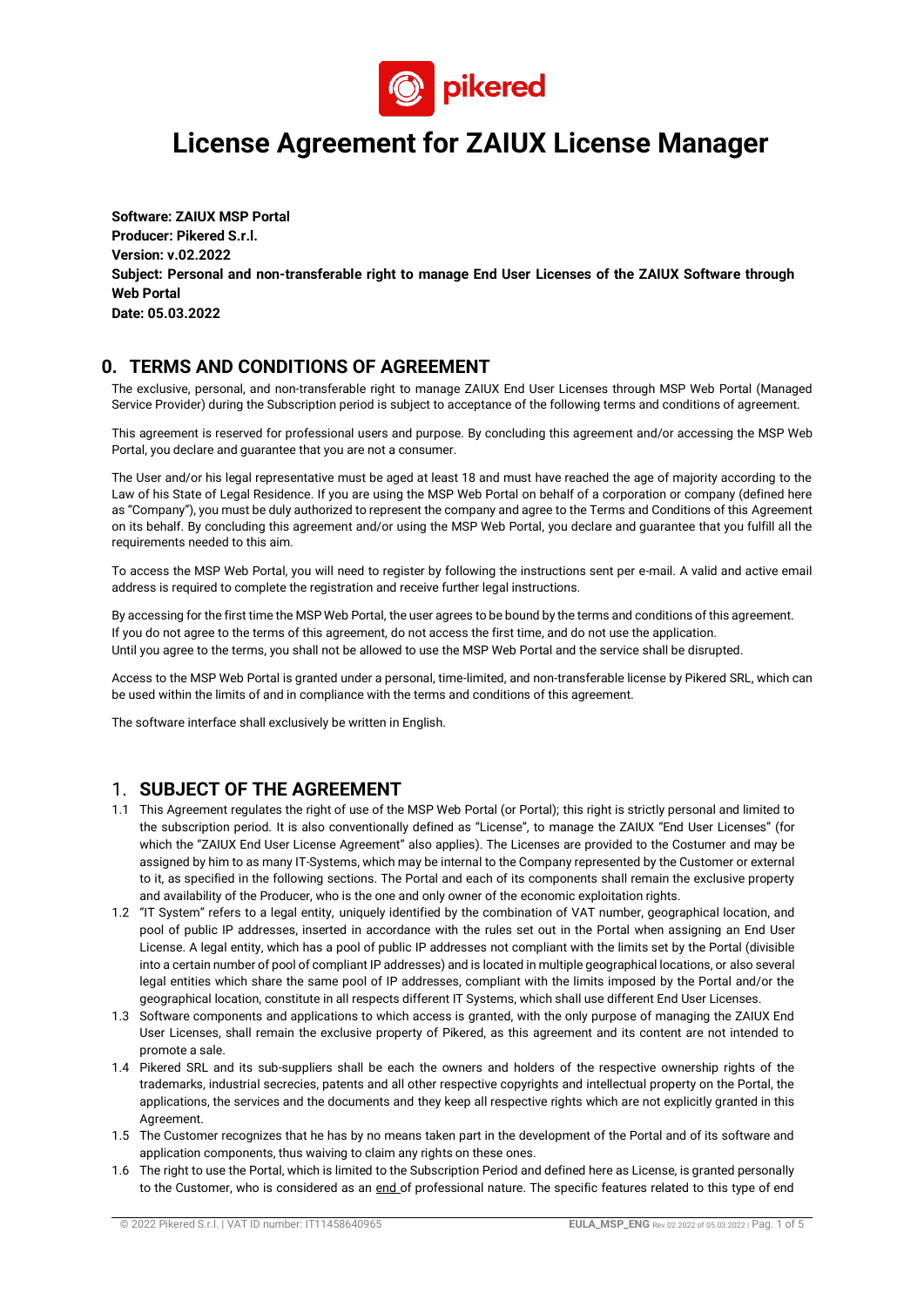

user are decisive for the consent.

- 1.7 The use of the Portal end of its software and application components is non-transferable nor marketable in any way. It is limited to the purpose of assigning to ZAIUX Users the End User Licenses provided to the Customer at the time of agreement or of possible License suspension or deletion (with consequent failure to use the License for part of the validity period).
- 1.8 By accepting this Agreement, the Customer agrees not to use the Portal and all its software or application component as well as not to engage in any behavior aimed at authorizing, during the whole Subscription Period, the use of ZAIUX on several IT Systems (according to the definition of section 1.2) higher than the number of End User Licenses provided to the Customer by the Sale Agreement multiplied by the number of IP pool changes allowed by the Portal, for example through timesharing, office services or other arrangements. The Customer also agrees not to encourage any conduct that would constitute a criminal offense nor to engage in activities that otherwise interfere with the use and enjoyment of ZAIUX by others.
- 1.9 The Customer agrees not to perform any reverse engineering procedures, decompile, modify, translate, disassemble, expose the source code, nor to create any derivative works from any parts of the Portal. The Customer accepts and agrees not to let any third parties benefit from the use or the features of the Portal, not to encourage any conduct that would constitute a criminal offense, not to engage in activities that otherwise interfere with the use and enjoyment of the Portal by others, nor to use the Portal to track or monitor the location and activities of any individual without their explicit consent.
- 1.10 Given the nature, the subject matter, and the limitation of the right of use covered by this agreement, any violation of the previous sections 1.6, 1.7, 1.8, 1.9 shall result in the immediate and automatic termination of the Agreement and, in any event, Pikered's immediate right of withdrawal.
- 1.11 The Use of ZAIUX is conditional on the registration of the IT System's pool of public IP addresses, and this represents the only access point to a single End User License. Any change of the IP address will result in ZAIUX failure to work, in compliance with the "ZAIUX End User License Agreement". Pikered reserves the right to authorize a limited number of reasoned requests for modifications of the pool of IP addresses related to an End User License, both through direct modification in the Portal and upon request. This shall apply provided that the modifications ensure respect for the limitations mentioned in the previous sections and they do not imply using ZAIUX on different IT Systems than the one IT System associated to the End User License.
- 1.12 The Customer agrees not to assign End User Licenses to IT Systems of third companies without their explicit consent, for which they are fully liable. Pikered shall thus be held harmless for any liability related to assigning and/or using ZAIUX without consent by the company owning the IT Systems on which such activities are carried out.

# 2. **FEATURES OF THE MSP WEB PORTAL**

- 2.1 The Portal is a web platform accessible through Web Browser; the Portal platform allows a Licensee to assign ZAIUX Use Licenses for an internal use in the Company represented by him or in third companies. The Portal has the following features and limitations.
- 2.2 **Features and functioning**. After accessing the Portal, the available features for the Licensee are:
	- 2.2.1 Creation of a new End User License, by entering the data related to the IT System and to its pool of public IP addresses.
	- 2.2.2. Suspension of an existing End User License, with consequent failure to use the End User License for those days of the validity period in which the suspension is in place.

2.2.3. Renewal of an End User License, and in case of renewal of a License for ZAIUX License Manager, for the validity period of the latter. Also, the update of the End User License data, i.e. company name/nickname or pool of its public IP addresses, in accordance with the methods and features allowed by the Portal User Interface.

2.3 **Assistance.** In the event of malfunctioning in the Portal or in the ZAIUX application (i.e. malfunctions in the user interface, anomalies in the execution, crash), which are installed in the IT Systems associated with the End User Licenses provided to the Customer, he has the right to request technical assistance by e-mail to the assistance address provided at the time of conclusion of the contract. Pikered agrees to take care of such requests within the limits established in the assistance contract.

2.4 Pikered does not guarantee any features or result other than those described in this section 2.

# 3. **UPDATES AND UNILATERAL CHANGES**

3.1 The Portal's Software and application components require Updates to function properly. Updates may relate to bug fixes or be new models, new categorization, definitions or rules for control elements and minor development of software, applications, or accompanying documents. The Portal's Updates will be made automatically available and used during the Subscription Period. Any changes made in the Portal, in the software and application components, whose use is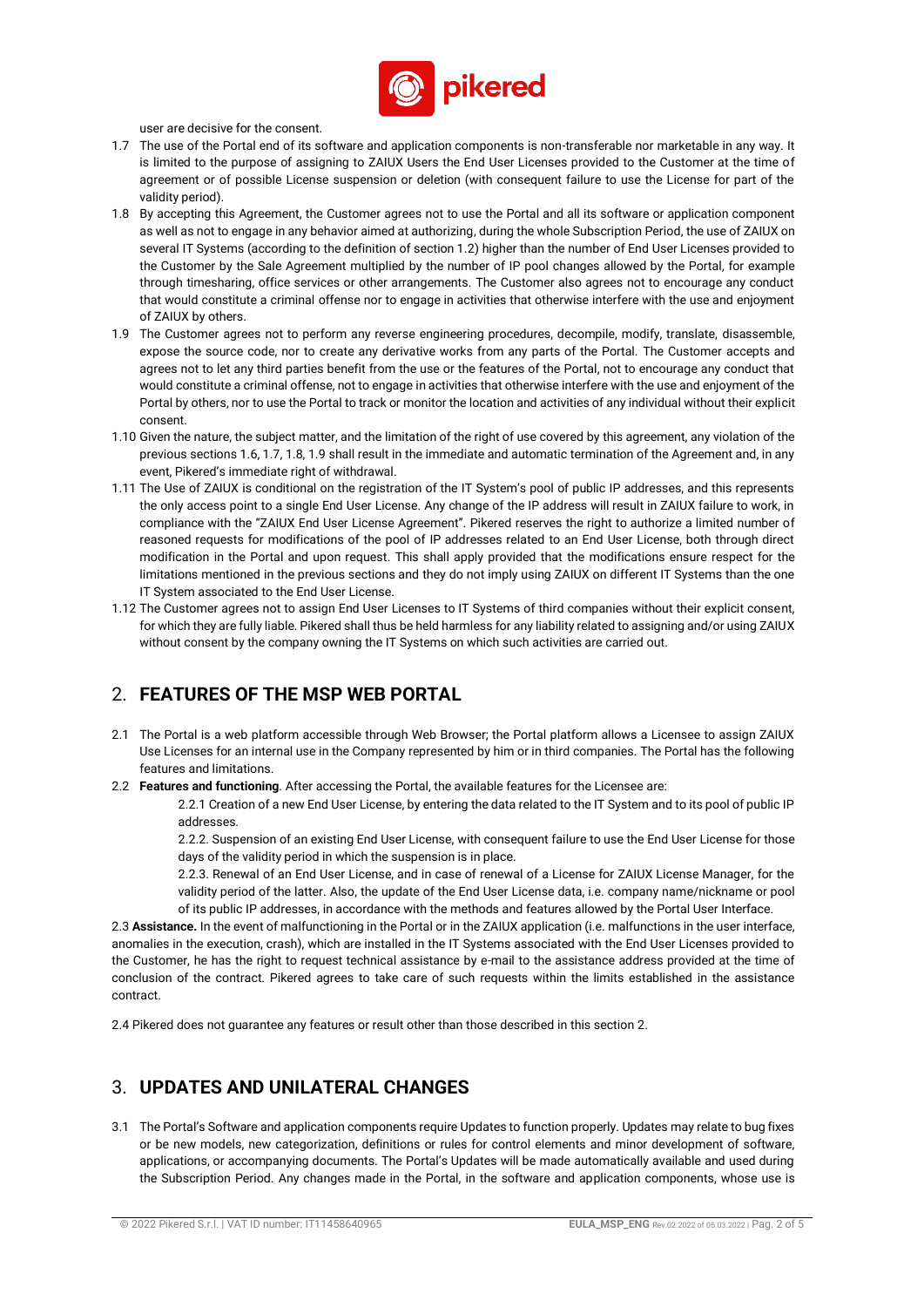

granted through the License subscription, are subject to the conditions and limits of this Agreement and to the additional conditions of which acceptance will be requested when updating.

- 3.2 The possibility to use the Portal and to update the related software and application components is subject to acceptance of the general terms and conditions of agreement in force at the installation date of such updates.
- 3.3 The Updates will replace parts of the Portal as well as of its software and application components, previously included in the License. PIkered shall be committed to notify you about significant changes in the Software or in the terms and conditions of this Agreement, by sending e-mails to the address inserted during your registration.
- 3.4 For safety, updating and maintenance purposes too, Pikered reserves the right to modify the Portal and each one of its features or components, as well as to temporarily suspend the possibility to access and use the Portal. Pikered agrees to notify reasonably in advance the planned disruptions of service and to promptly notify the User about extraordinary and unplanned disruptions.
- 3.5 Pikered does not assume any obligation to (i) provide updates or (ii) continue to provide or enable possible application specific features and/or functions to the user. Furthermore, the Customer agrees that all updates shall be (i) considered as an integral part of the application, (ii) subject to the terms and conditions of this Agreement. To guarantee the Portal's functionality and safety, the Costumer understand that the Software and its software and application components may be disrupted or suspended due to maintenance, reviewing, updating, migration, improvement and security activities that may be necessary or appropriate to carry out.

# 4. **DURATION – SUBSCRIPTION PERIOD**

- 4.1 The duration of the agreement, also "Subscription Period", shall be defined with each Costumer, in accordance with the license chosen from the list.
- 4.2 The credentials provided to the Costumer, after the conclusion of the agreement, shall allow to use and access the Portal and its related applications only for the duration period mentioned in the above point.
- 4.3 The "Subscription Period" starts when inserting in the Portal the credentials for the first access and ends according to the duration defined by the purchased license type.
- 4.4 The ZAIUX End User Licenses assigned during the Subscription Period last from the activation (or renewal) date until the expiration date of the Subscription Period.
- 4.5 There shall be no automatic renewal rights.

# 5. **LIMITATION OF LIABILITY**

- 5.1 By accepting to use the Portal, the Costumer declares to understand the possible consequences of executing an Internal Penetration Test on his IT System or that of third parties through the ZAIUX solution, as described in the "ZAIUX End User License Agreement".
- 5.2 Pikered or its sub-suppliers shall by no means be liable to the Costumer (i) for any loss or damage resulting from the Portal use or any loss or consequence resulting from the failure, suspension, or disruption of the Portal execution.
- 5.3 Such limitations shall apply also in case Pikered is aware or has been warned that such damages were possible, regardless of the source of warning, be it the contract, the Software liability, extracontractual or of any other nature. By using the Portal and its components, the Customer accepts the risk that they may be used by third parties that fraudulently access to his IT-system, without any liability on the part of Pikered.
- 5.4 Pikered's liability, directly or indirectly arising from this Agreement, shall by no means exceed the value of the consideration paid to Pikered for the Portal use according to the agreement.

# 6. **PERSONAL DATA PROTECTION**

- 6.1 The use of the Portal may be subject to laws and regulations on personal data protection. Pikered shall process your personal data in compliance with the Regulation (EU) 2016/679 of the European Parliament and the Council of 27 Apr 2016 and following changes and updates, being the development of the application based on the principle of "privacy by design" and "security by design".
- 6.2 To use the Portal and let the Software run, it is necessary for the Costumer to acknowledge that Pikered, as the data controller, shall oversee the processing of the following data:
	- 6.2.1 Personal data necessary to create a customer register and to manage the authorization process for the use of the Portal and to subsequently manage the License;
	- 6.2.2 Personal data of ZAIUX Users and/or of those Companies where ZAIUX is installed (so as defined in the ZAIUX End User Agreement). If inserted by the Costumer in the Portal. Such data are useful to manage the authorization process to use ZAIUX and to consequently manage the End User License. .
- 6.3 The data processing has the sole aim of executing the Service and managing of the credentials necessary to use the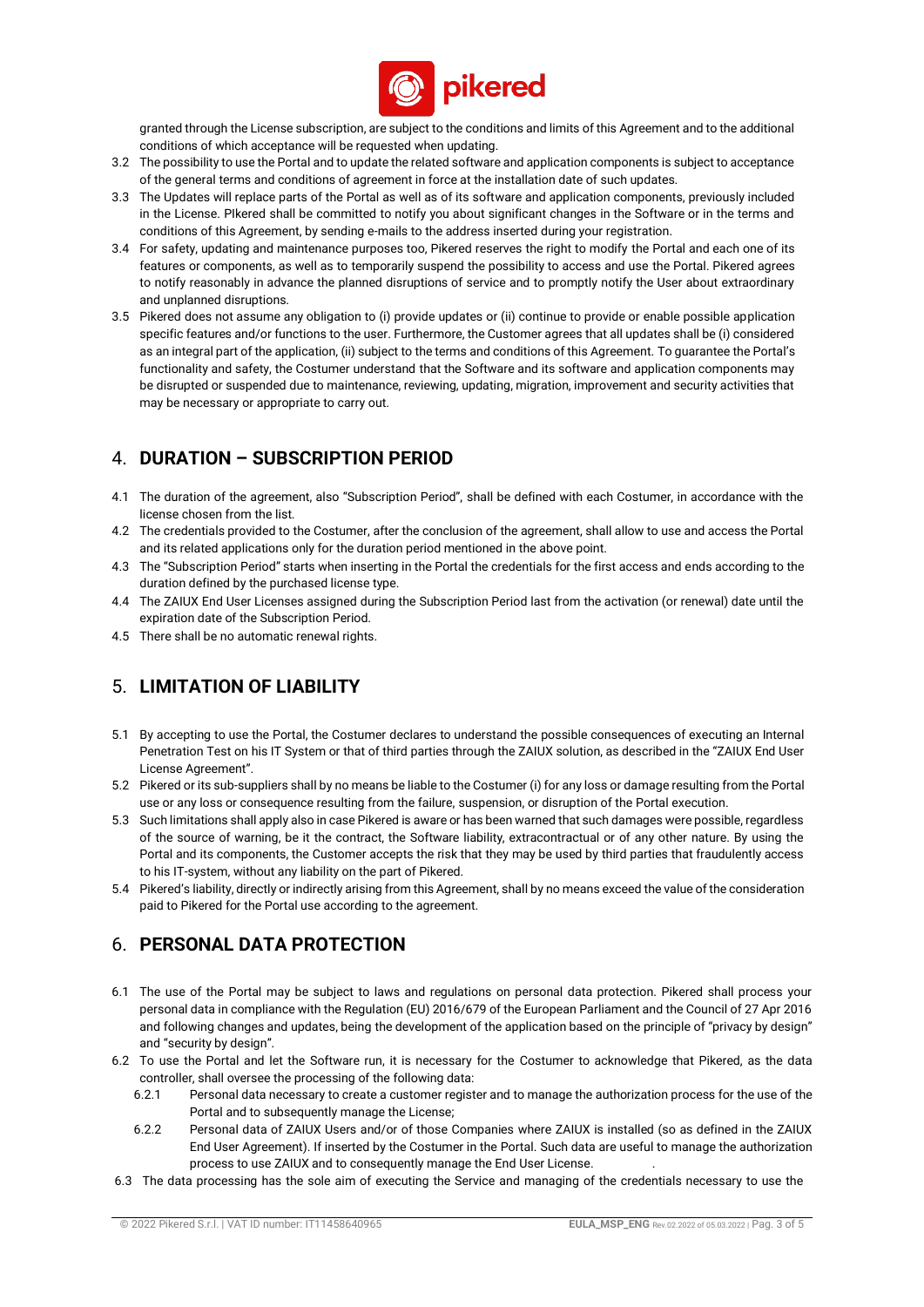

Portal. Its data will also be processed with the purpose of performing an Agreement to which the Costumer is a party, solely and exclusively to perform the services included in this Agreement, to fulfil the tax and accounting obligations provided for and to comply with the obligations provided for by the current regulations.

- 6.4 Pikered collects your personal data with the purpose of Management of the account registration requests for the MSP Web Portal license. In this case the Customer may provide the following identifying data such as: name, client identifying number, mobile number, e-mail. Processing personal data is necessary for Pikered to meet its obligation in your regards, in compliance with the terms of the Services.
- 6.5 The data controller, Pikered, adopts adequate technical and organizational measures, such as the pseudonymization. Such measures are aimed at effectively implementing the principles of data protection, among which minimization, and at integrating in the processing the necessary warranties to meet the requirements of EU Regulation 2016/679 (GDPR) and to protect the rights of the software users involved.
- 6.6 In accordance with the principles of lawfulness, purpose limitation and data minimization, pursuant to article 5 of EU Regulation 2016/679, the data will be stored only for the time necessary to achieve the purposes for which they are collected and processed or, in any case, for the time strictly necessary to fulfil legal obligations.
- 6.7 Personal data of third parties provided by you, in the Agreement framework, shall be processed by Pikered only because it has been authorized to process such data on your behalf, as requested, to provide services or fulfil obligations in your regards. As for these data of third parties, you guarantee the following: you are allowed to process the data and lawfully submit them to Pikered, in accordance with appliable law, you have adequately informed the data subjects and obtained their consent also, if necessary, on behalf of Pikered. In any way, you agree to indemnify and hold Pikered harmless for any injurious consequences or damage it may suffer.
- 6.8 The Portal exploits a Cloud infrastructure located within EU borders.
- 6.9 Pursuant to articles 15 and following of EU Regulation 2016/679, the data subject has in any moment the right to:
- 6.9.1 Request confirmation of the existence or not of his own personal data and to make them available in an intelligible form;
- 6.9.2 Request and obtain from the data controller access to personal data, updates and rectification or deletion of such data, or also limitations to the processing related to him; the party also has the right to oppose to the processing of the data in addition to the right to data portability.
- 6.9.3 Obtain information about the purposes and the methods of processing, the personal data categories, the recipients or categories of recipients to whom personal data have been or will be communicated and, when possible, the storage period:
- 6.9.4 Obtain data portability, i.e. receive them from the data controller, in a format that shall be structured, commonly used and automatic device-readable, and submit them to another data controller unhindered;
- 6.9.5 Oppose to the processing in any moment;
- 6.9.6 Withdraw consent at any time without affecting the lawfulness of the processing, based on the consent given prior to withdrawal;
- 6.9.7 Address all communications to the data controller, Pikered, through the following e-mail address: [privcay@pikered.com;](mailto:privcay@pikered.com)
- 6.9.8 Lodge a complaint to the Supervisory Authority for personal data protection [www.garanteprivacy.it\)](http://www.garanteprivacy.it/).
- 6.10 **CONSENT TO ELECTRONIC COMMUNICATIONS**. Pikered may need to send you communications of legal or other nature, related to the Portal, to ZAIUX, the Subscription Services or the use by Pikered of information provided by you ("Communications"). Pikered shall send the Communications through notifications in the Portal or e-mails to your registered address, or it will post the Communications on its websit[e www.pikered.com.](http://www.pikered.com/) By accepting this Agreement, you give your consent to receive all Communications only through these electronic systems; you also acknowledge and confirm that you can access Communications on the websit[e www.pikered.com.](http://www.pikered.com/)

#### 7 **EXPRESS TERMINATION CLAUSE – TERMINATION – WITHDRAWAL**

- 7.1 Without prejudice to further provisions in this Agreement, Pikered shall have the right to immediate withdrawal and the Agreement shall result in automatic termination in the following cases: violation of the conditions of use and restrictions of use, infringement of copyright and intellectual property and economic exploitation of the Portal, economic exploitation of ZAIUX End User Licenses in a manner incompatible with this agreement.
- 7.2 Without prejudice to further provisions in this Agreement, in the event of your failure to fulfil any other obligation established by this Agreement, which are not remedied within 15 days of notice by Pikered, this Agreement shall be automatically terminated upon expiry of the abovementioned period. The termination implies the interruption of service and the license withdrawal, and fees already paid shall by no means be refunded or recalculated according to the period of use.

# **8. FORCE MAJEURE**

.